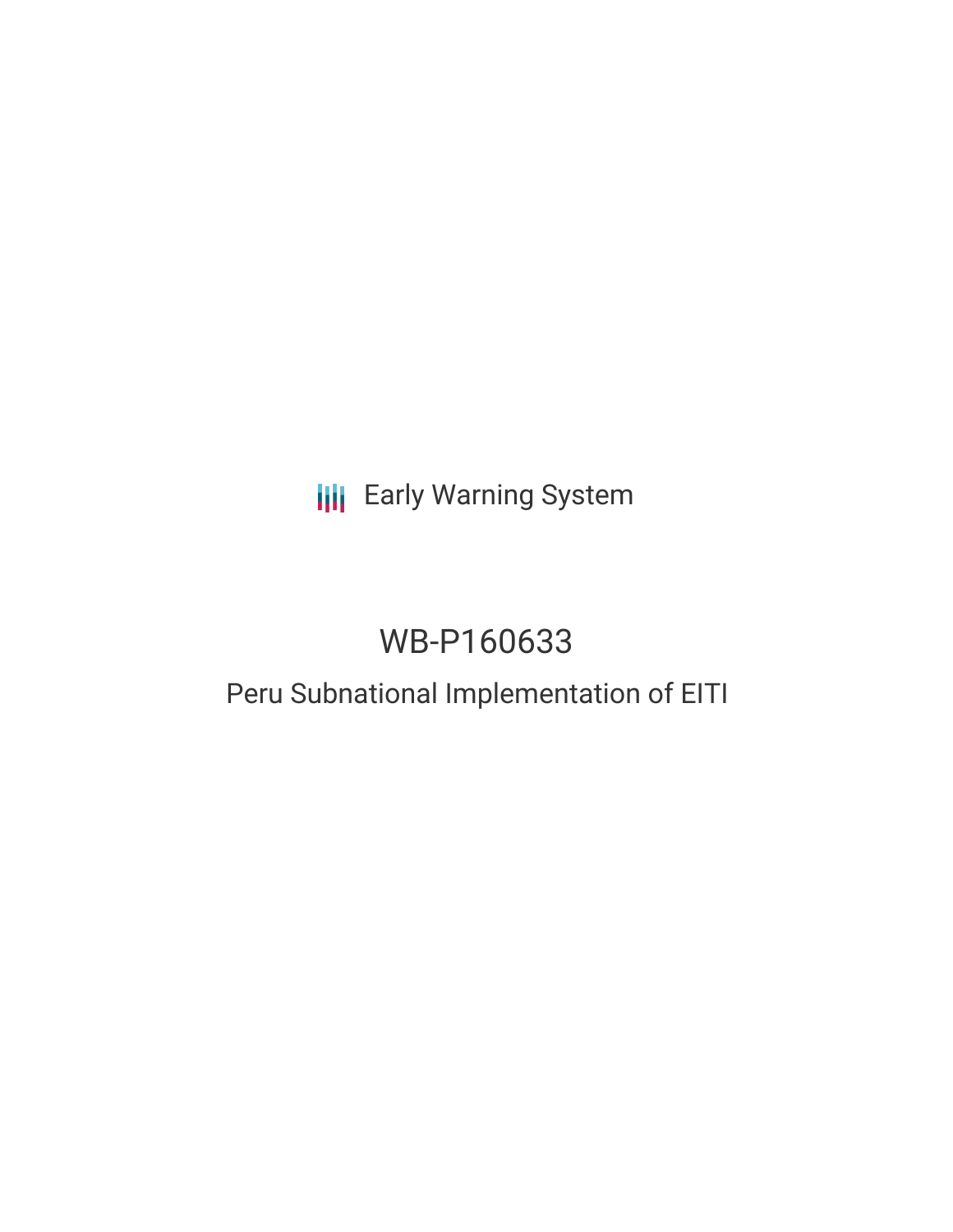

#### **Quick Facts**

| <b>Countries</b>               | Peru               |
|--------------------------------|--------------------|
| <b>Financial Institutions</b>  | World Bank (WB)    |
| <b>Status</b>                  | Approved           |
| <b>Bank Risk Rating</b>        | C                  |
| <b>Voting Date</b>             | 2016-10-31         |
| <b>Borrower</b>                | Government of Peru |
| <b>Sectors</b>                 | Mining             |
| <b>Investment Type(s)</b>      | Grant              |
| <b>Investment Amount (USD)</b> | $$0.50$ million    |
| <b>Project Cost (USD)</b>      | $$0.50$ million    |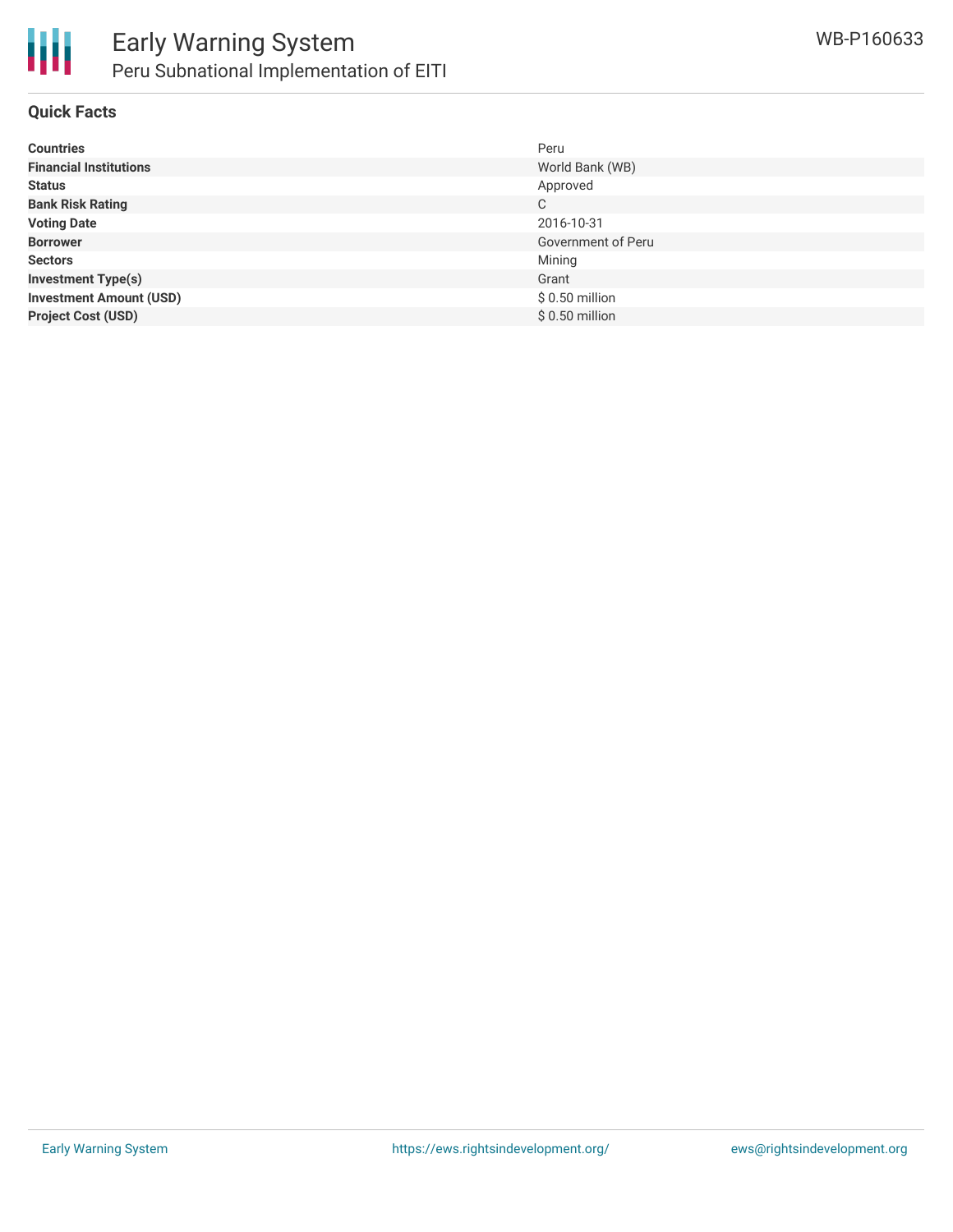

### **Project Description**

This World Bank grant will contribute towards the establishment of an inclusive regional information and dialogue platform for addressing issues of local public concern in relation to extractive industries in line with the Extractive Industries Transparency Initiative (EITI). A compliant country since February 2012, Peru has also piloted EITI subnational implementation in the Piura and Moquegua regions.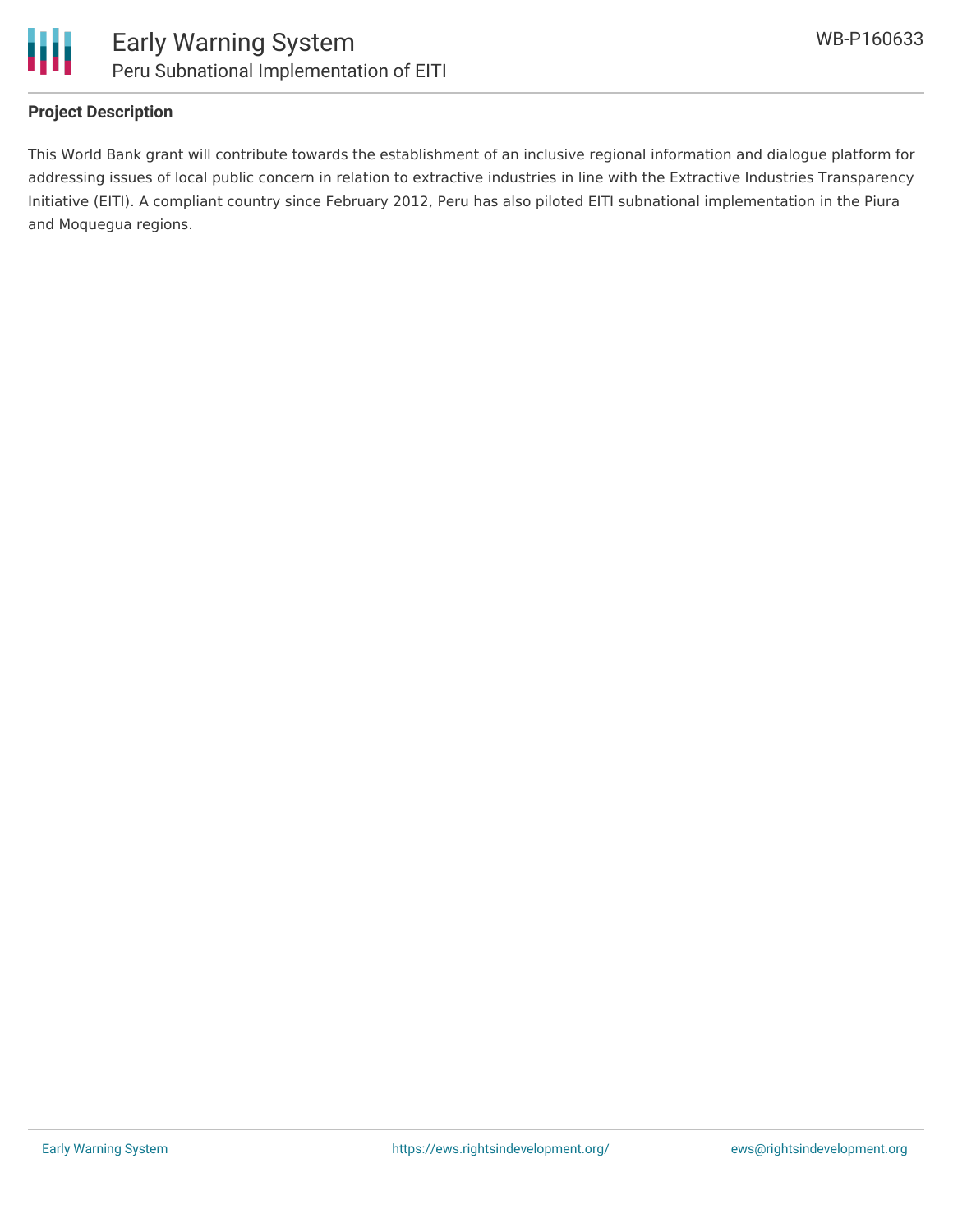

### Early Warning System Peru Subnational Implementation of EITI

### **Investment Description**

World Bank (WB)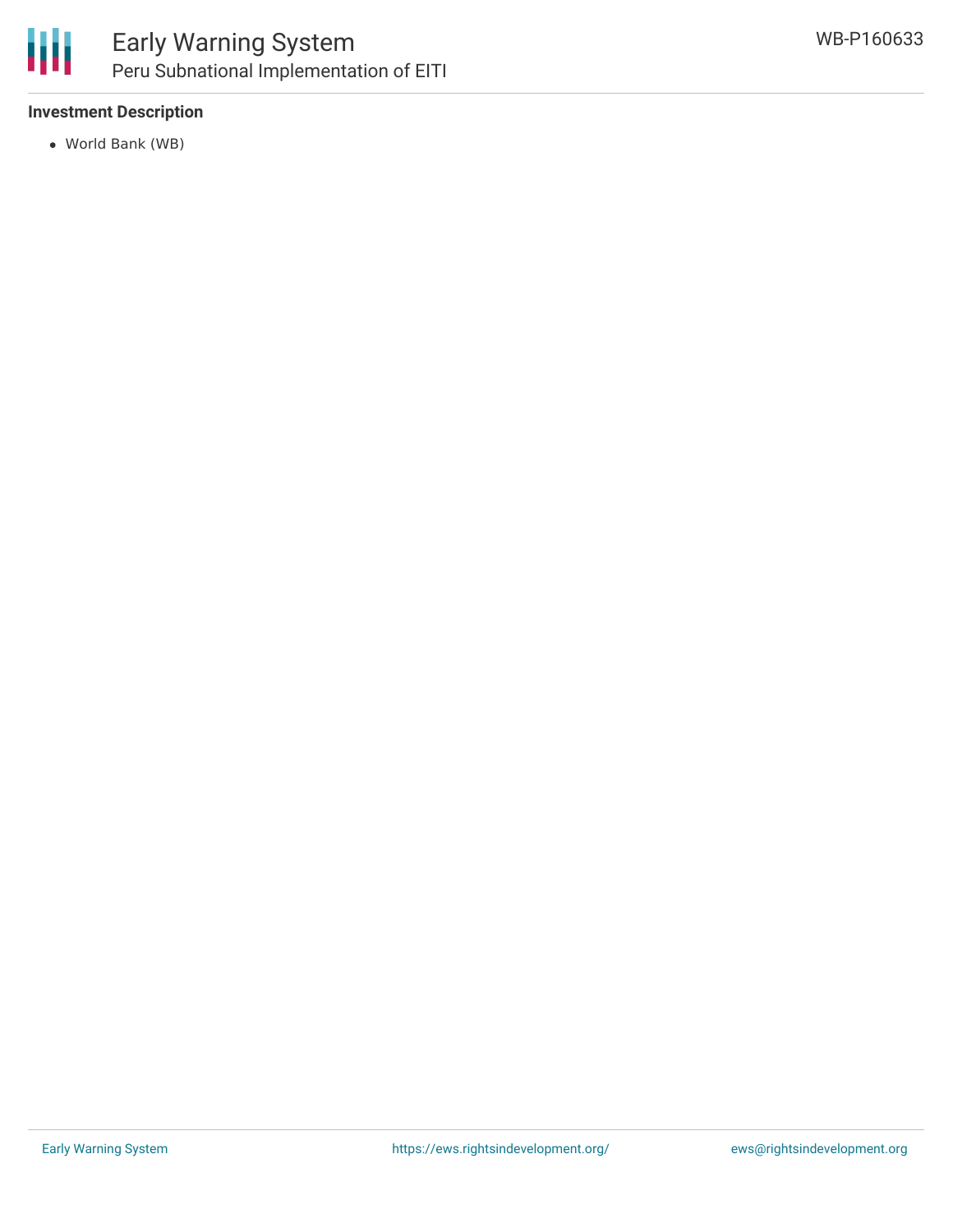

#### **Contact Information**

ACCOUNTABILITY MECHANISM OF WORLD BANK

The World Bank Inspection Panel is the independent complaint mechanism and fact-finding body for people who believe they are likely to be, or have been, adversely affected by a World Bank-financed project. If you submit a complaint to the Inspection Panel, they may investigate to assess whether the World Bank is following its own policies and procedures for preventing harm to people or the environment. You can contact the Inspection Panel or submit a complaint by emailing ipanel@worldbank.org. You can learn more about the Inspection Panel and how to file a complaint at: http://ewebapps.worldbank.org/apps/ip/Pages/Home.aspx.